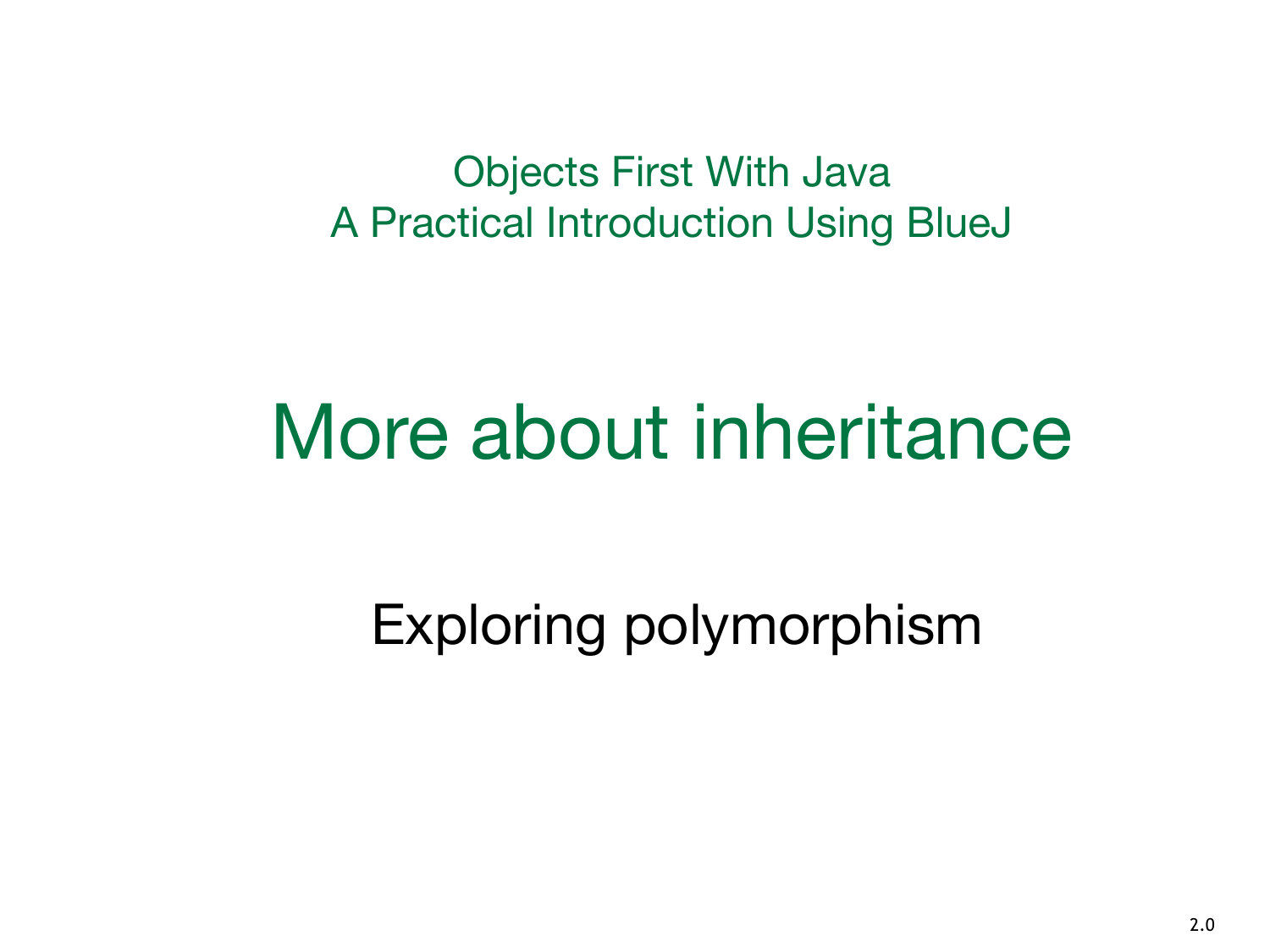## Main concepts to be covered

- method polymorphism
- static and dynamic type
- overriding
- dynamic method lookup
- protected access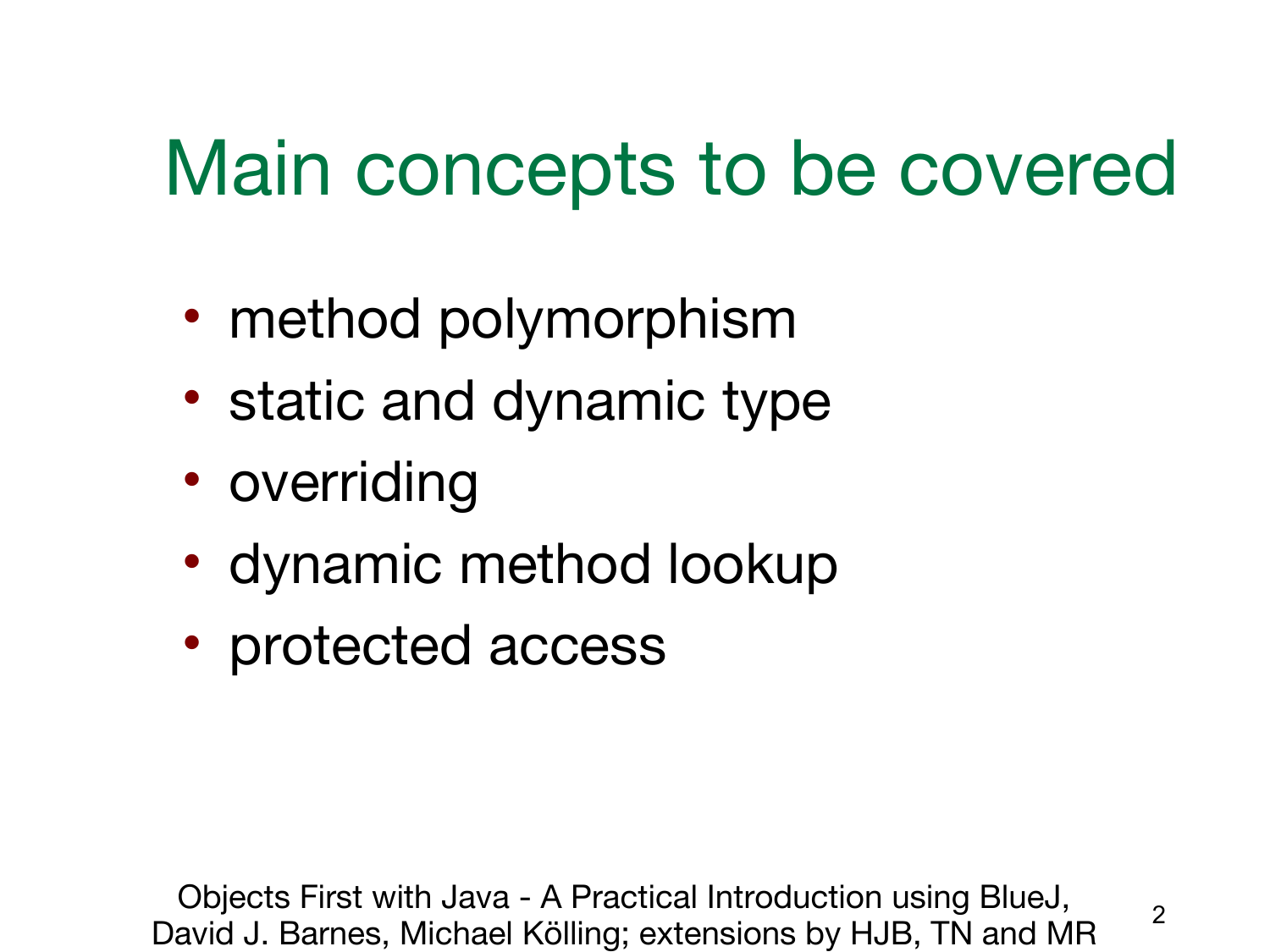# The inheritance hierarchy (UML)

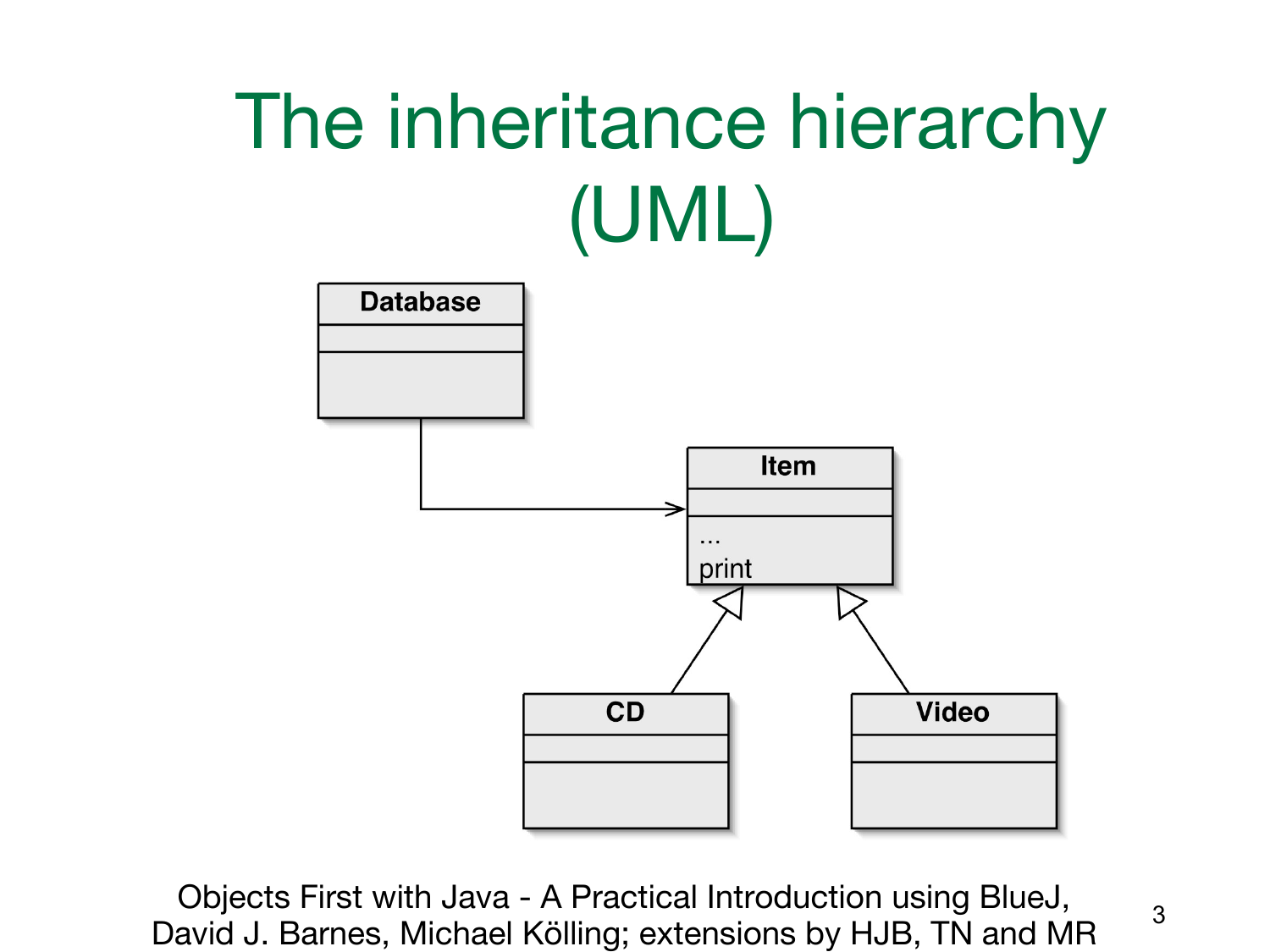## Conflicting output



**CD: A Swingin' Affair (64 mins)\* Frank Sinatra tracks: 16 my favourite Sinatra album**

**video: O Brother, Where Art Thou? (106 mins) Joel & Ethan Coen The Coen brothers' best movie!**



**title: A Swingin' Affair (64 mins)\* my favourite Sinatra album**

**title: O Brother, Where Art Thou? (106 mins) The Coen brothers' best movie!**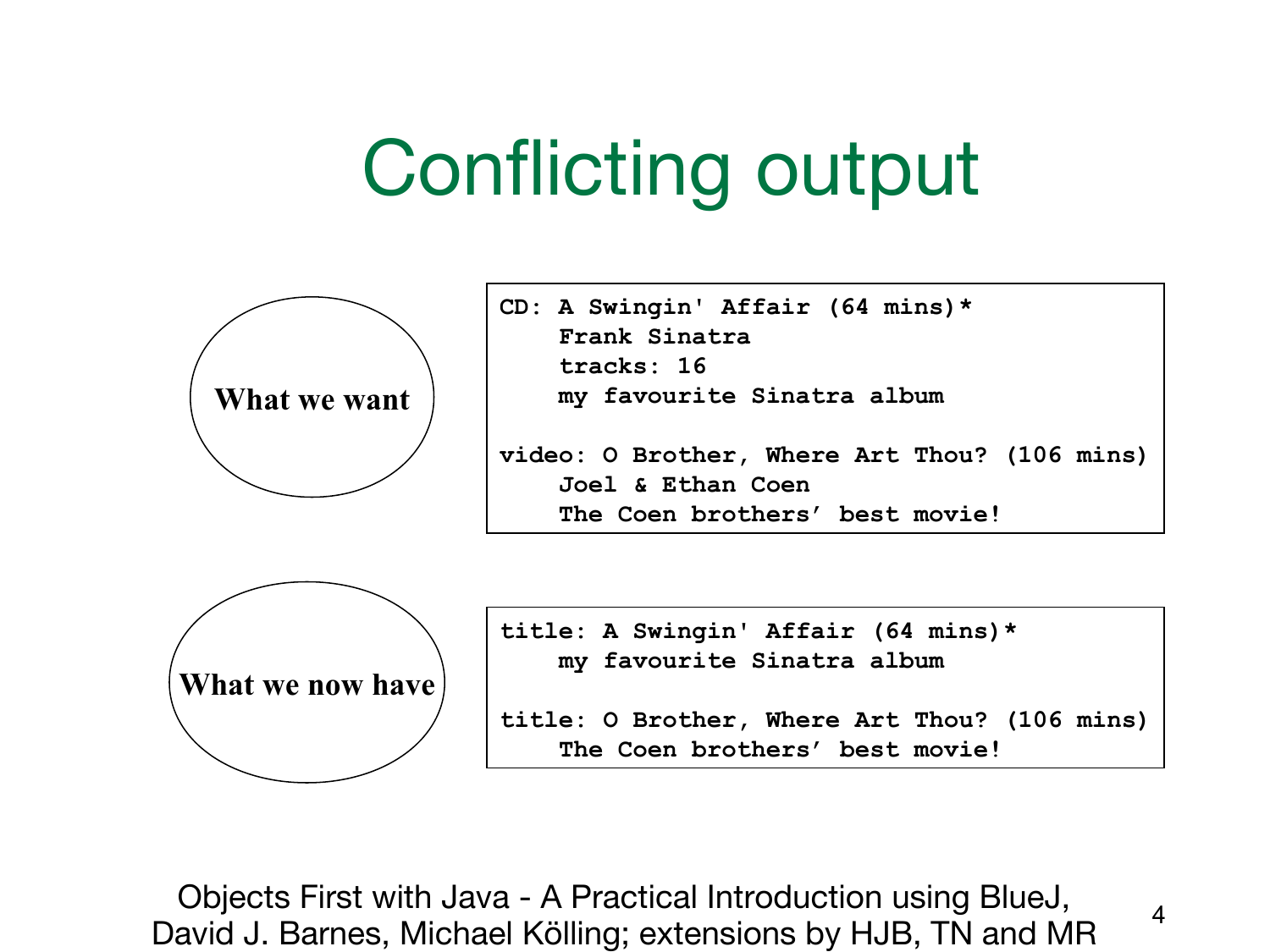## The problem

- The print method in Item only prints the common fields.
- Inheritance is a one-way street:
	- A subclass inherits the superclass fields.
	- The superclass knows nothing about its subclass's fields.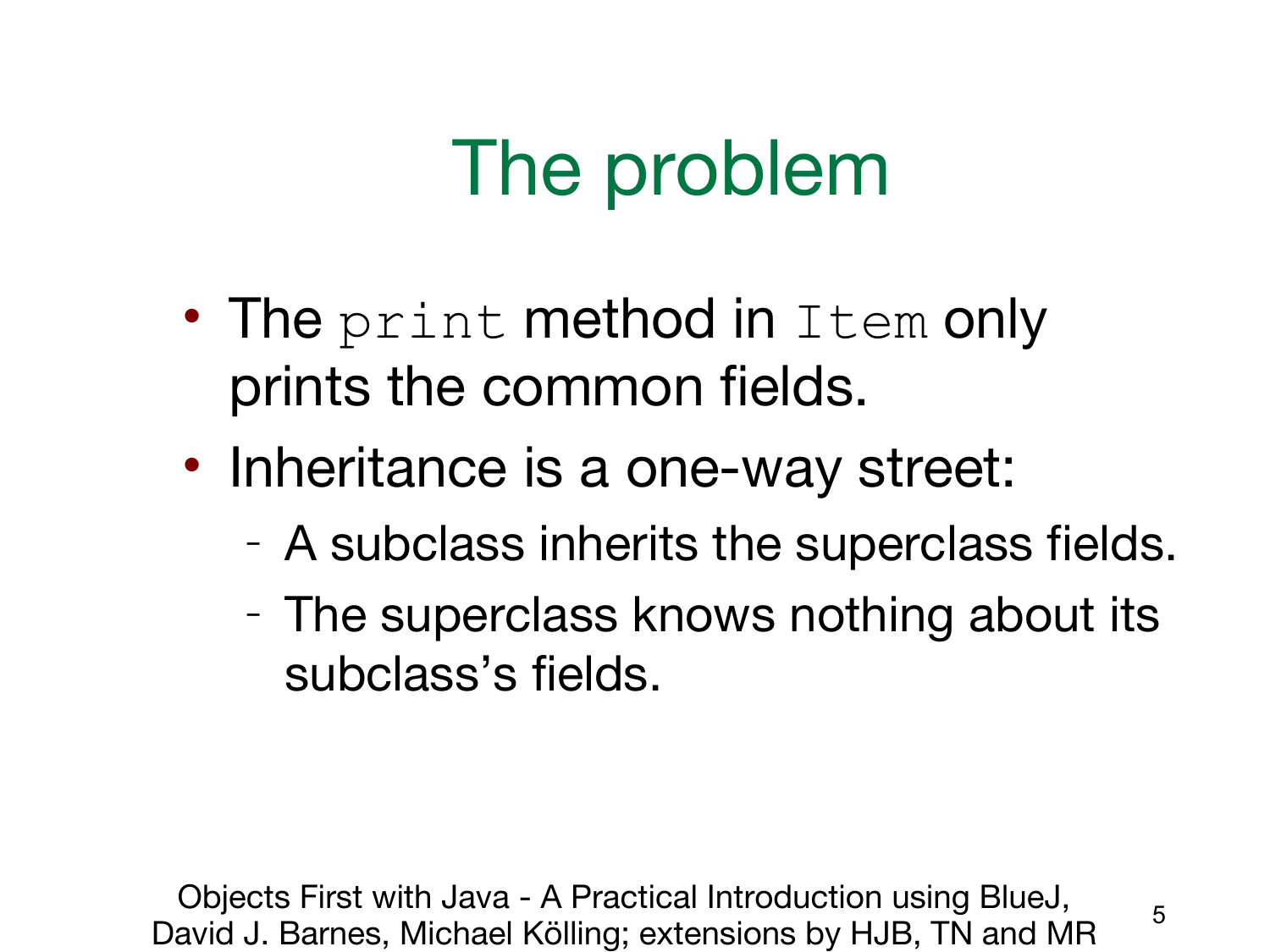# Attempting to solve the problem

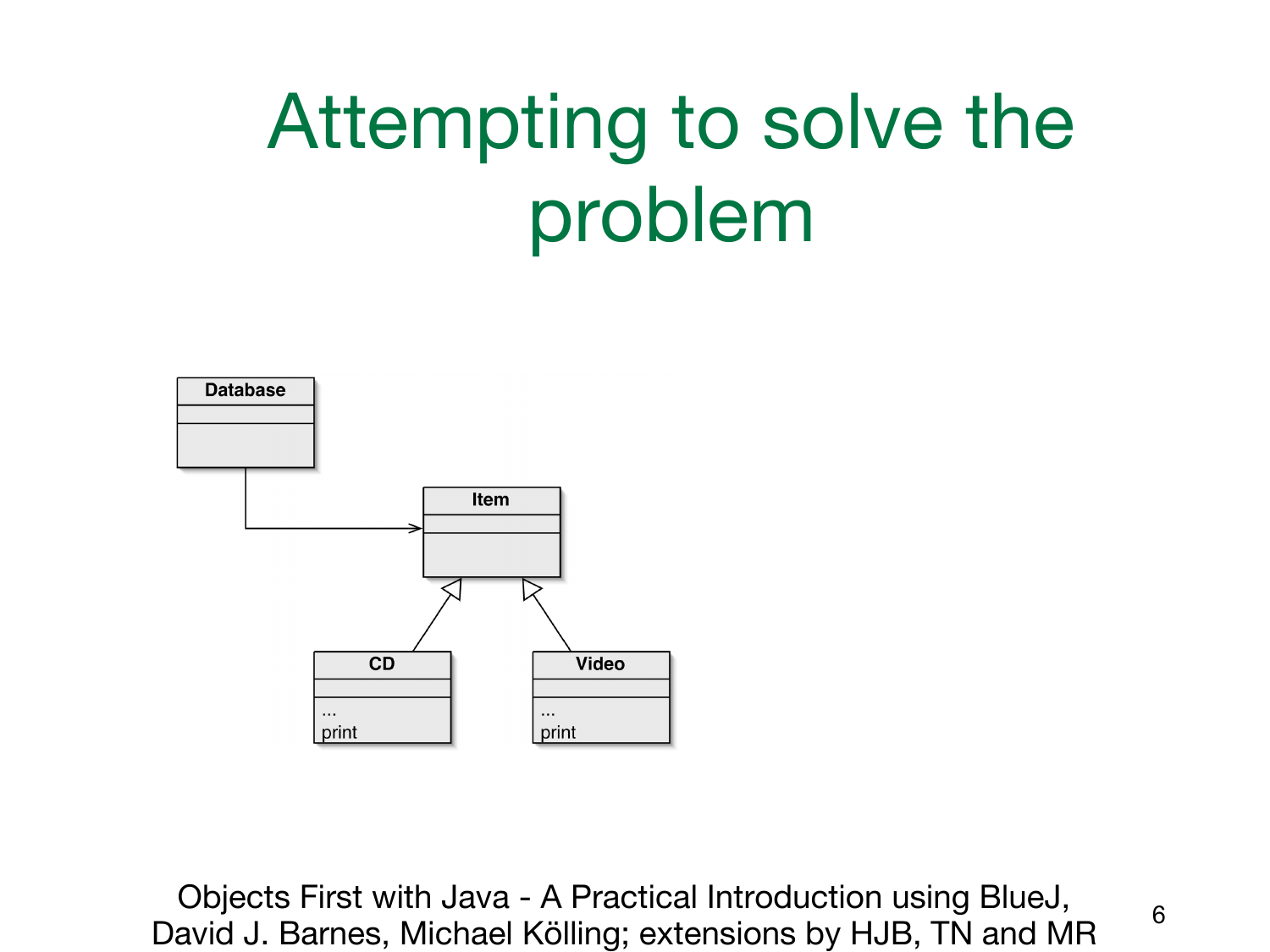## Static type and dynamic type

- A more complex type hierarchy requires further concepts to describe it.
- Some new terminology:
	- static type
	- dynamic type
	- method dispatch/lookup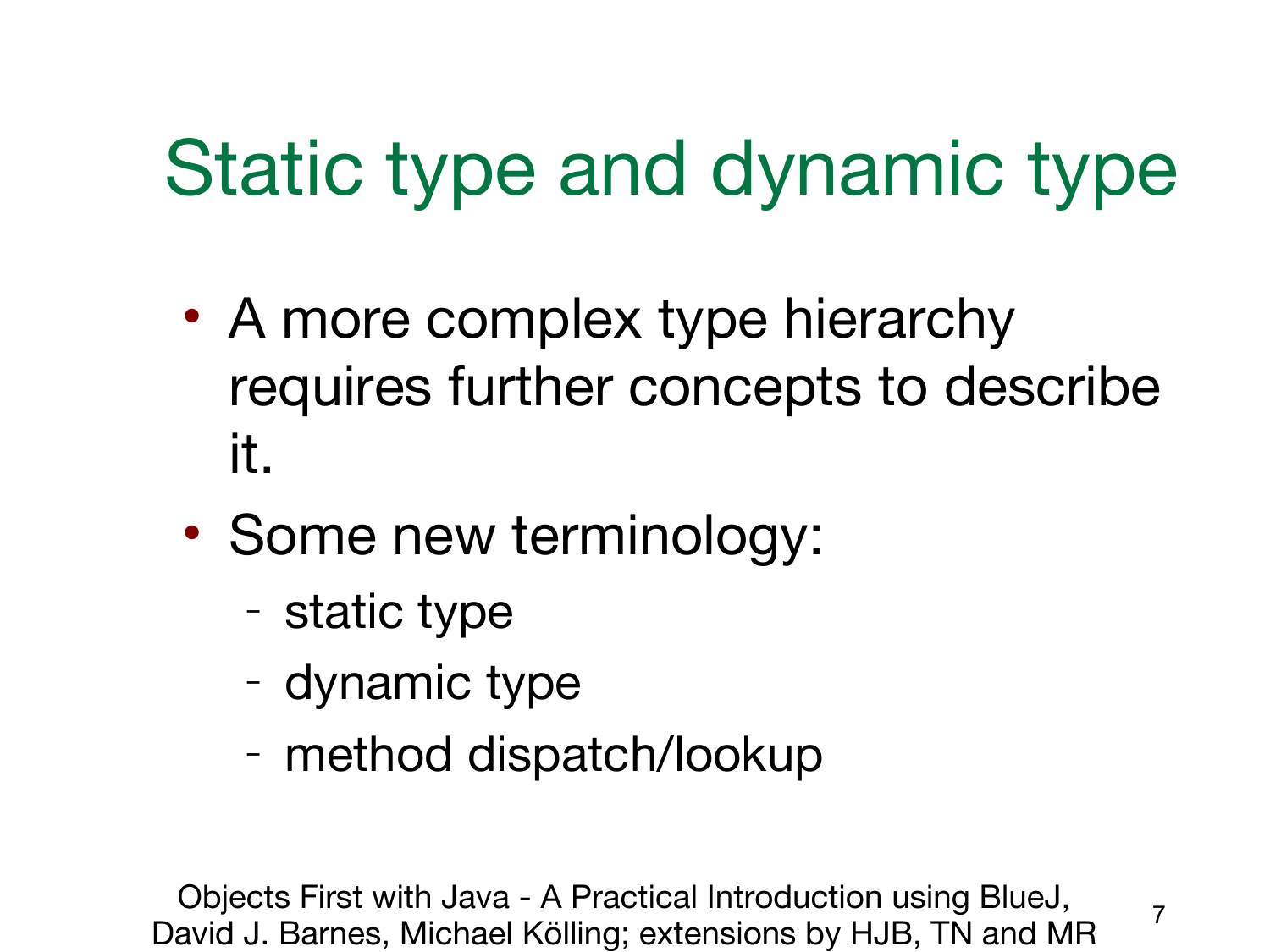#### Static and dynamic type

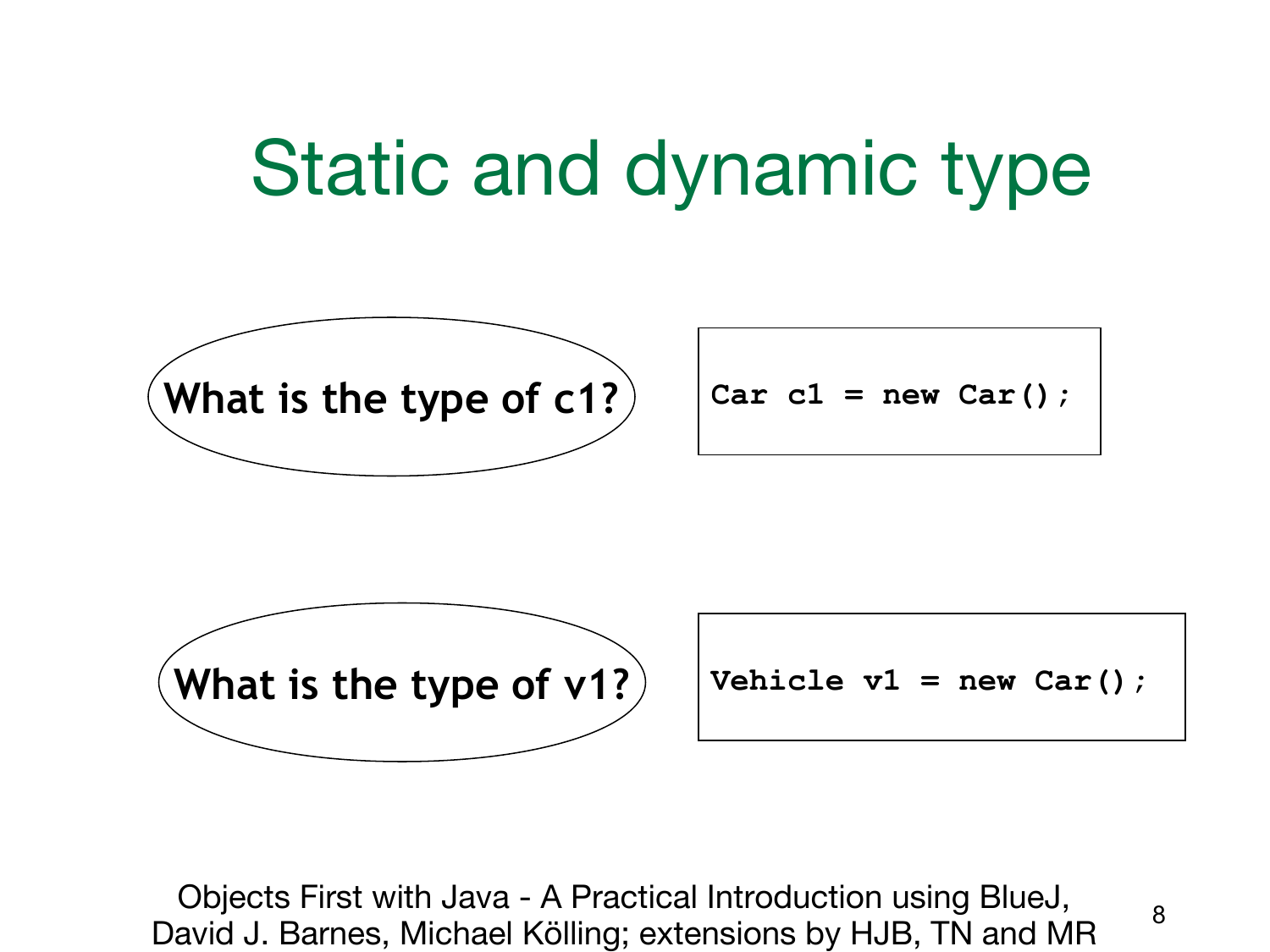## Static and dynamic type

- The declared type of a variable is its *static type*.
- The type of the object a variable refers to is its *dynamic type*.
- The compiler's job is to check for static-type violations, such as:

```
Item item = iter.next();
item.print(); // Compile-time error.
```
Objects First with Java - A Practical Introduction using BlueJ, David J. Barnes, Michael Kölling; extensions by HJB, TN and MR 9 **Code from database – looks for print method in item (item's static type is item – and there is no print there)**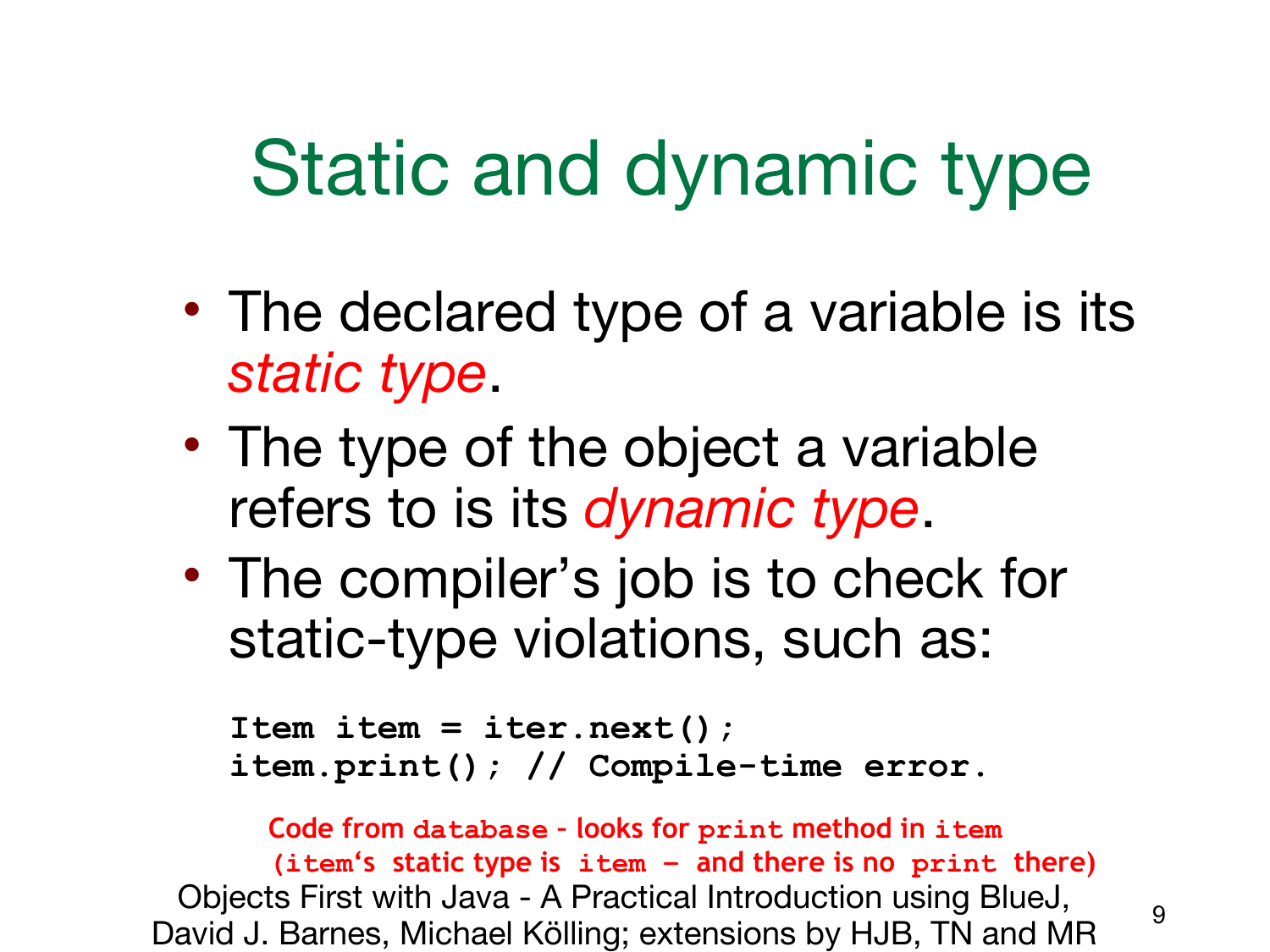### Overriding: the solution

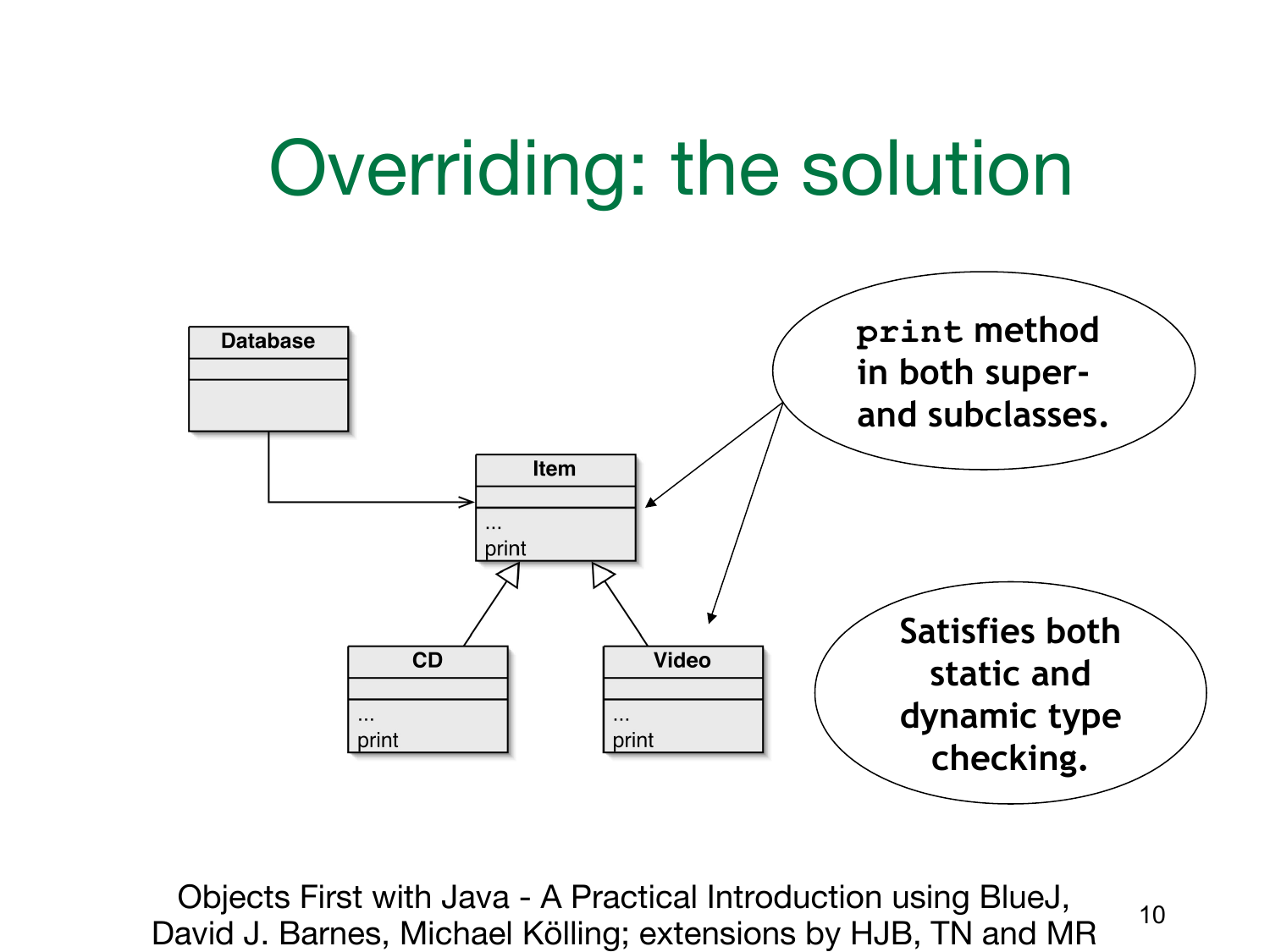

- Superclass and subclass define methods with the same signature.
- Each has access to the fields of its class.
- Superclass satisfies static type check.
- Subclass method is called at runtime – it *overrides* the superclass version.
- What becomes of the superclass version?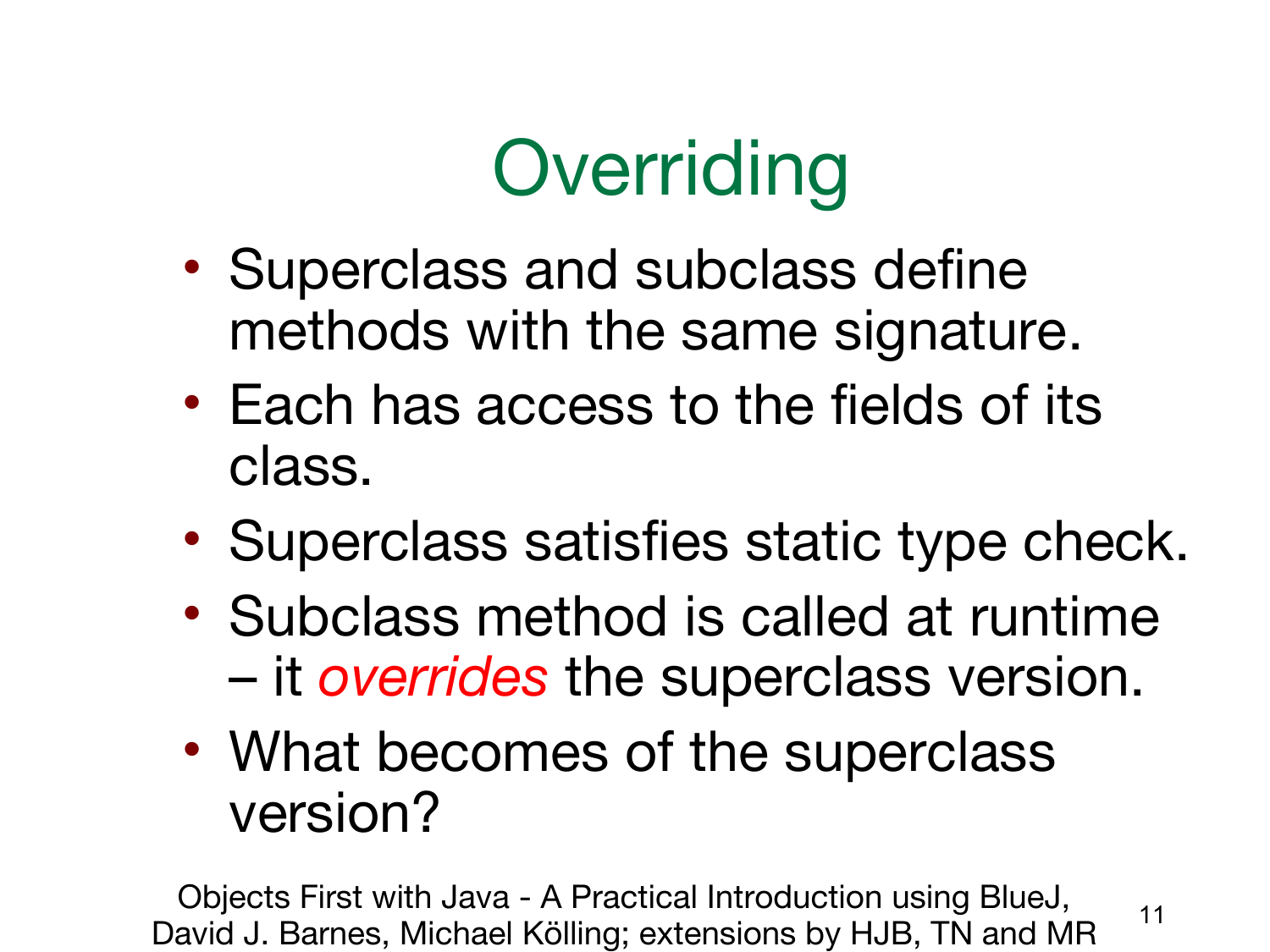## Method lookup



#### Neither inheritance nor polymorphism. The obvious method is selected.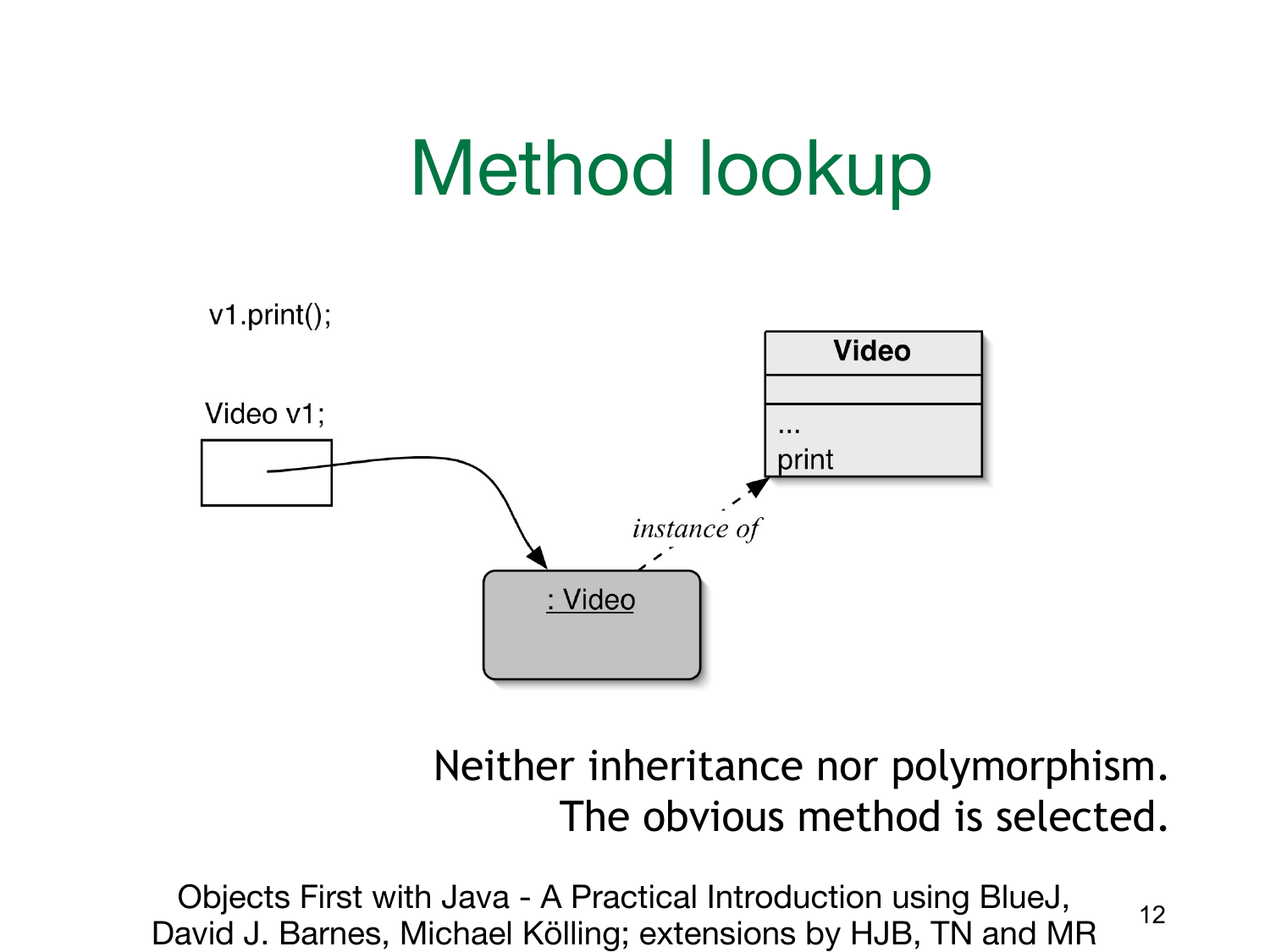## Method lookup

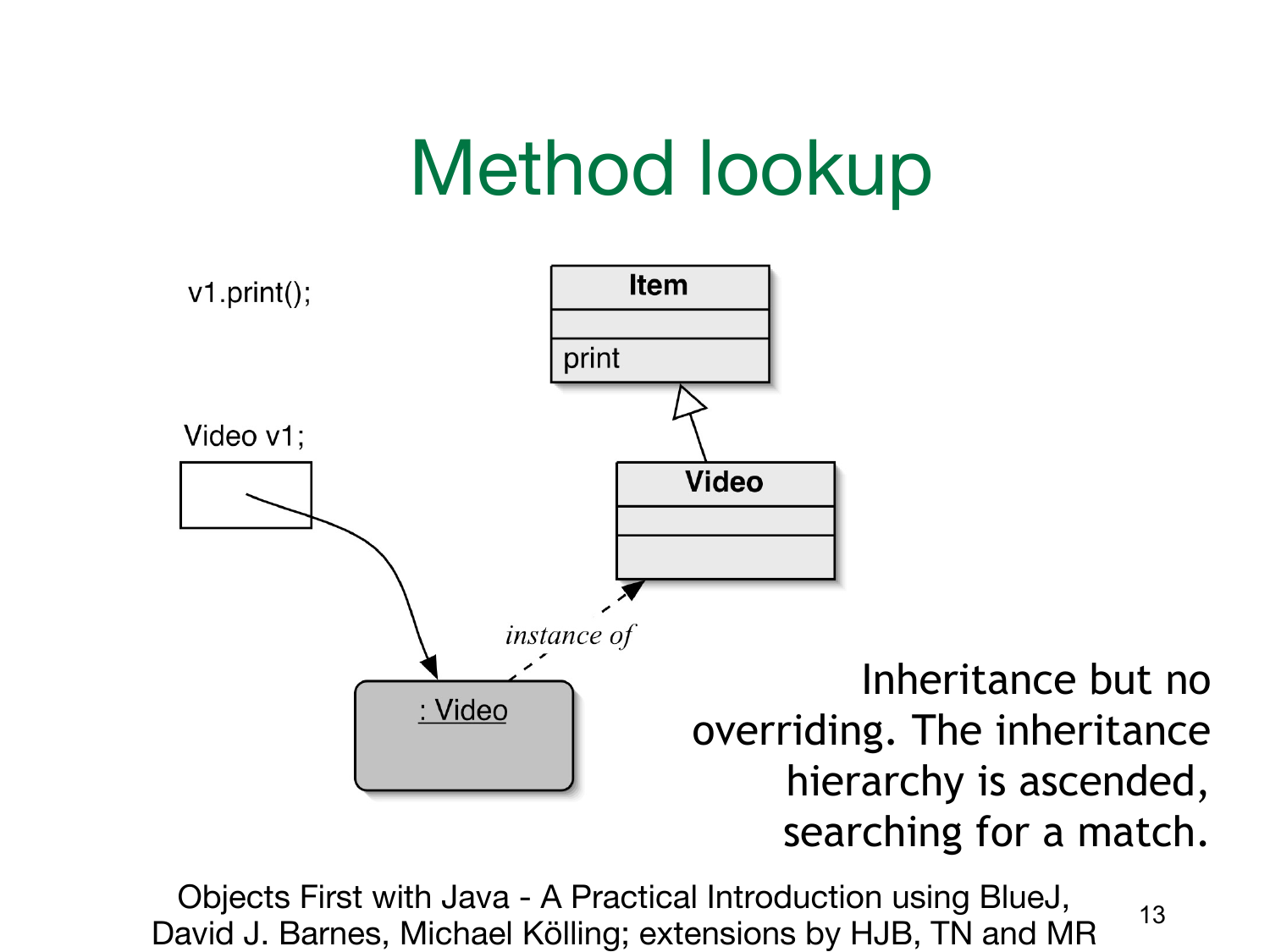## Method lookup

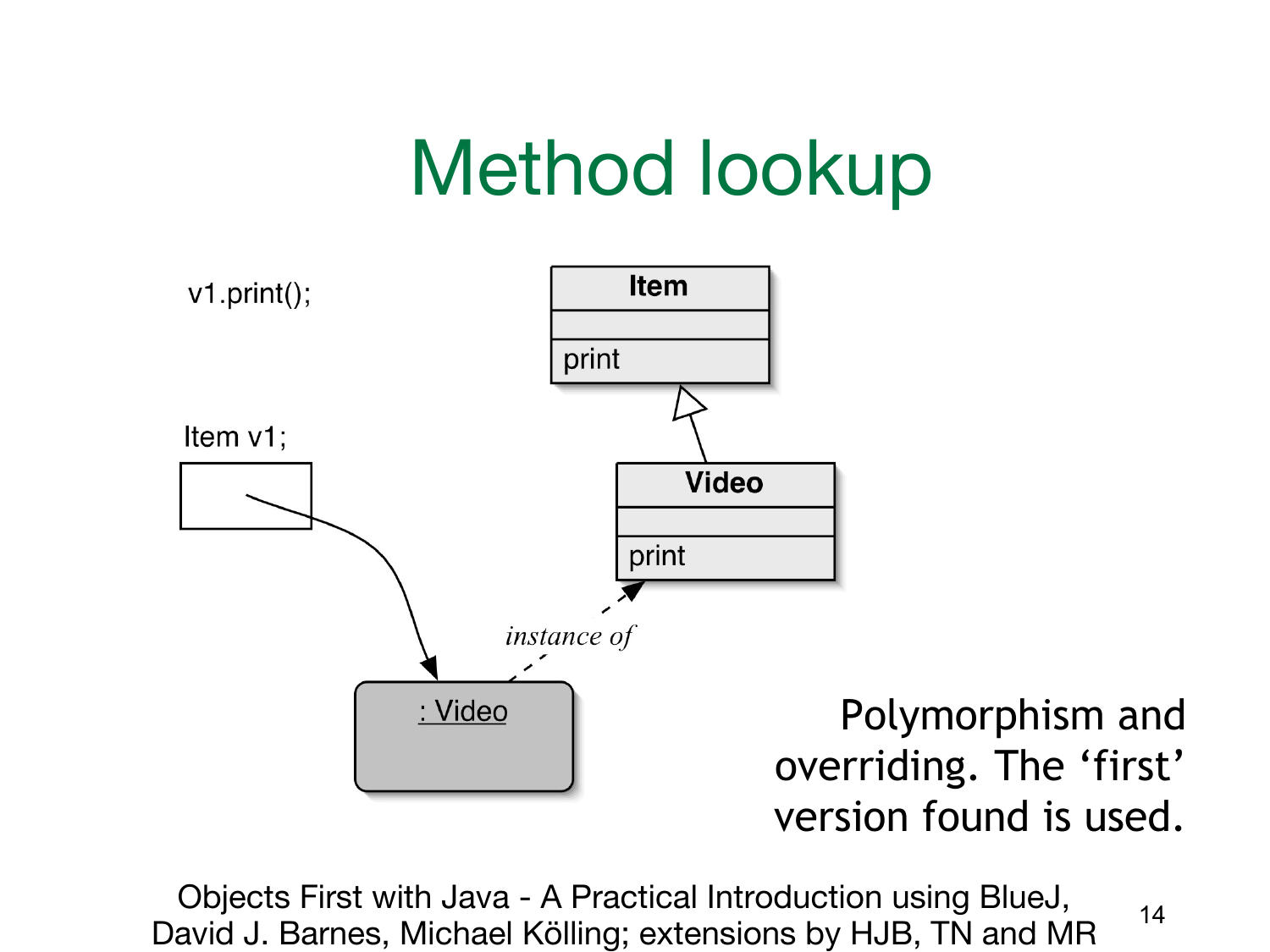## Method lookup summary

- The variable is accessed.
- The object stored in the variable is found.
- The class of the object is found.
- The class is searched for a method match.
- If no match is found, the superclass is searched.
- This is repeated until a match is found, or the class hierarchy is exhausted.
- Overriding methods take precedence.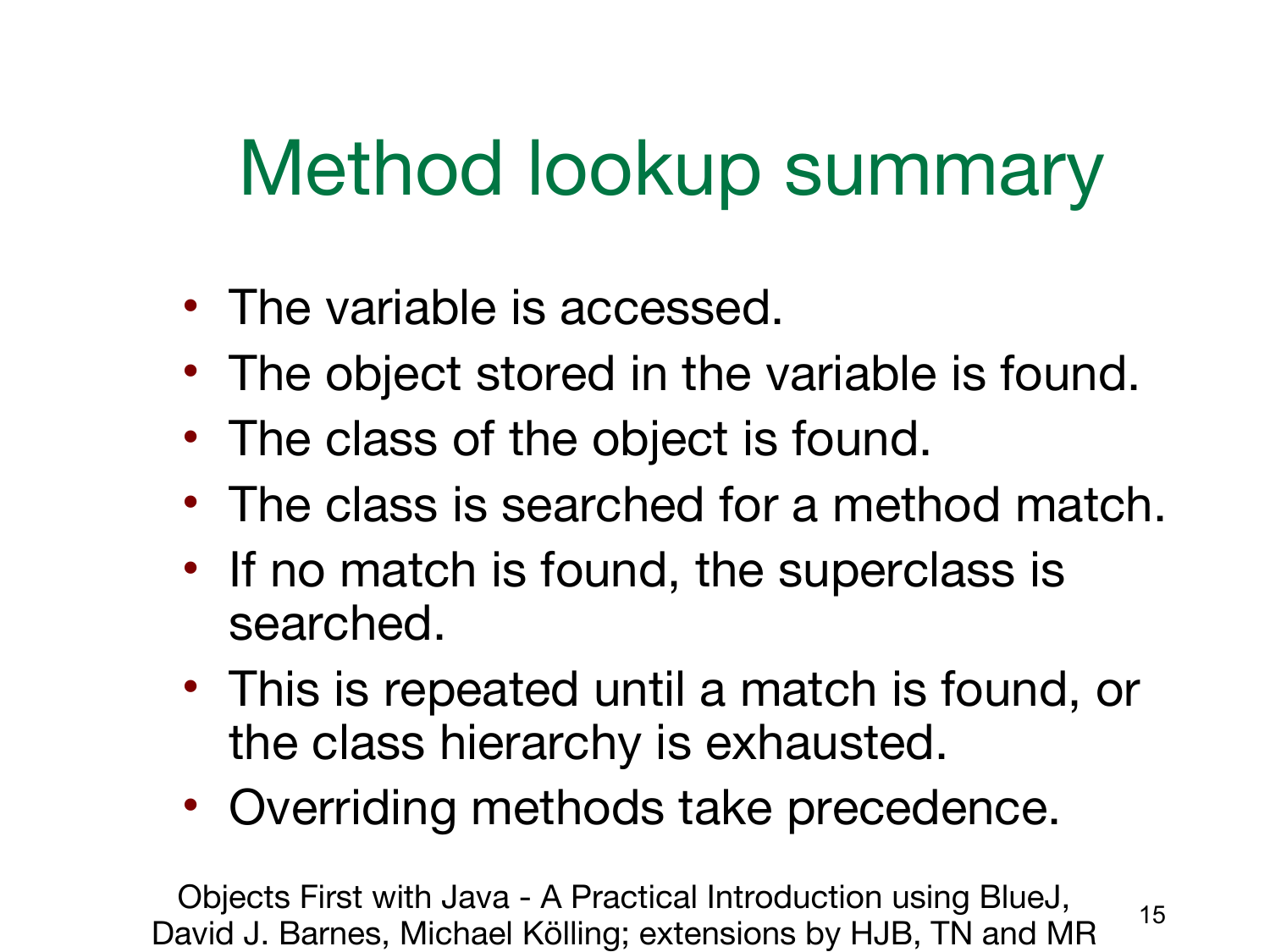## Super call in methods

- Overridden methods are hidden ...
- ... but we often still want to be able to call them.
- An overridden method *can* be called from the method that overrides it.

– super.method(...)

– Compare with the use of super in constructors.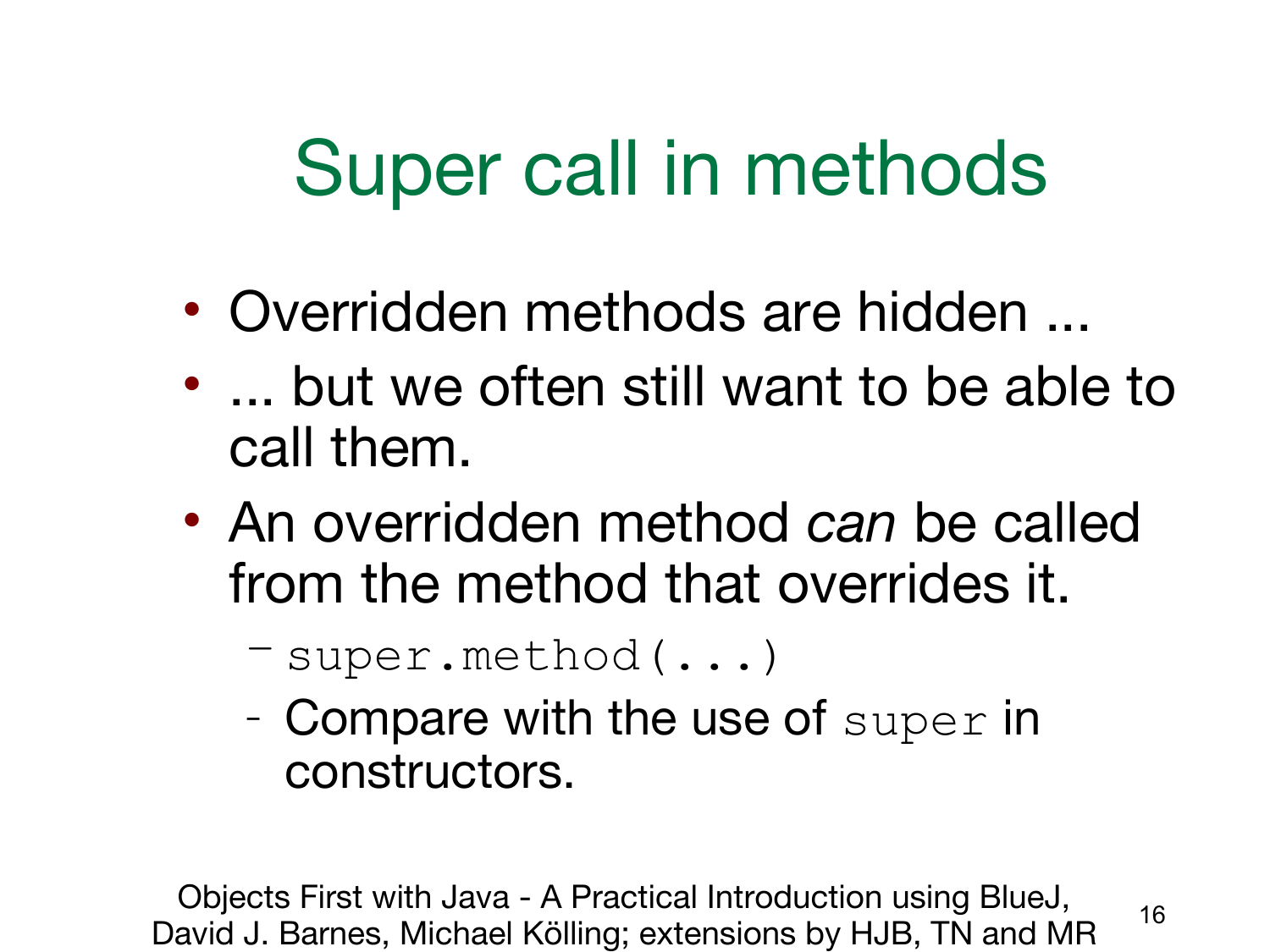## Calling an overridden method

```
public class CD
{
.....
     public void print()
 {
         super.print();
         System.out.println(" " + artist);
         System.out.println(" tracks: " +
                           numberOfTracks);
 }
.....
}
```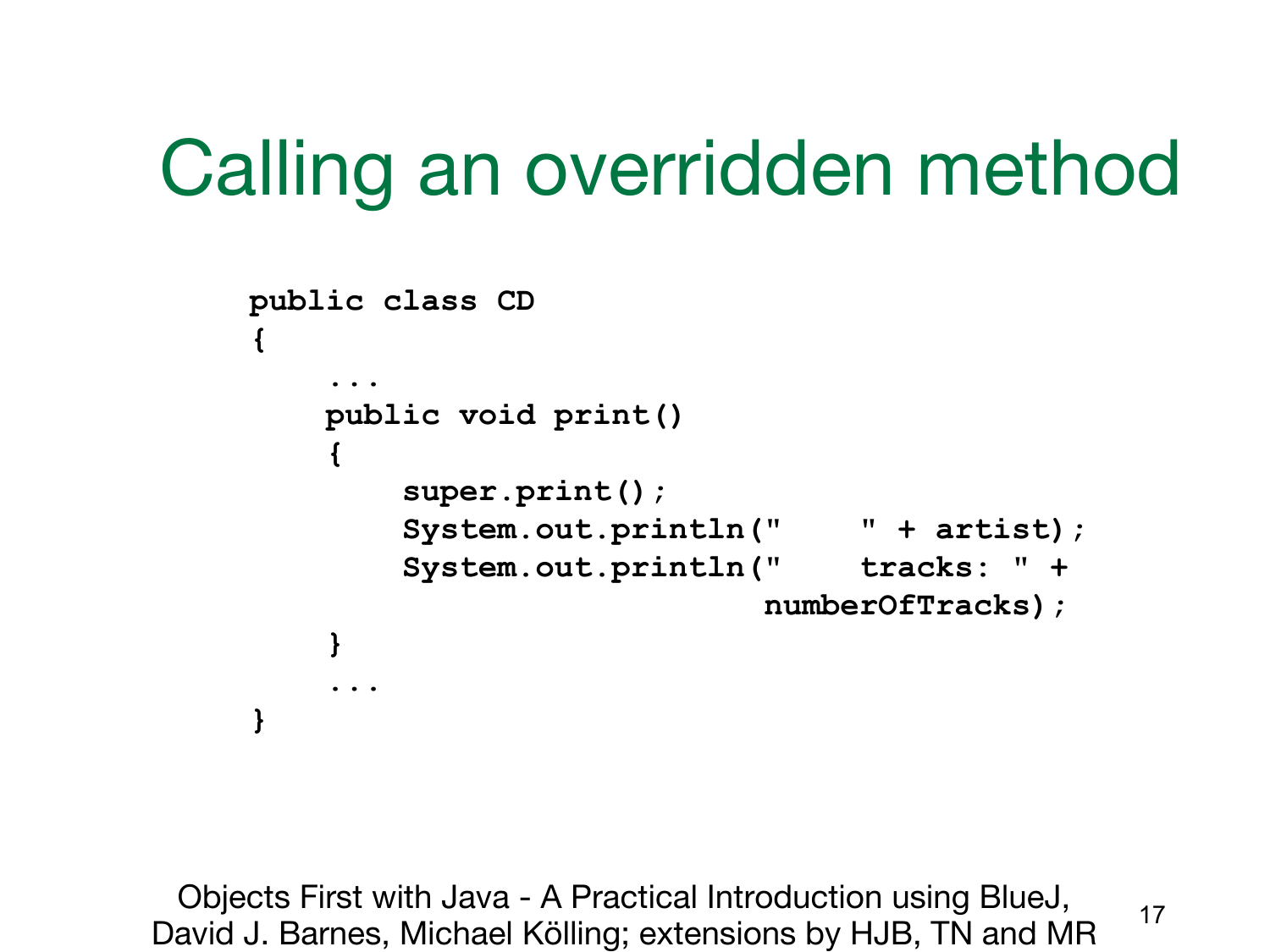## Method polymorphism

- We have been discussing *polymorphic method dispatch*.
- A polymorphic variable can store objects of varying types.
- Method calls are polymorphic.
	- The actual method called depends on the dynamic object type.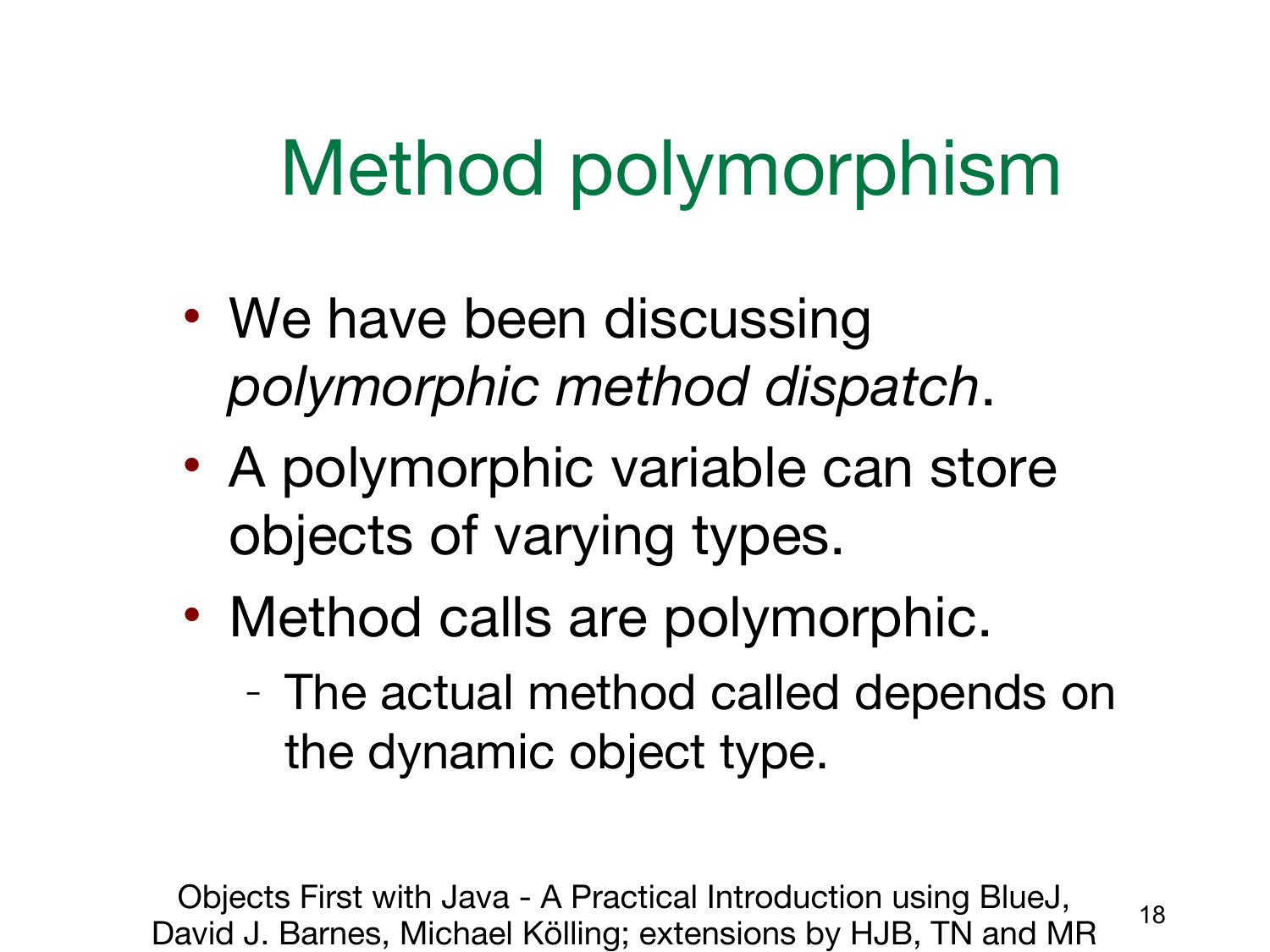## The Object class's methods

- Methods in Object are inherited by all classes.
- Any of these may be overridden.
- The toString method is commonly overridden:
	- public String toString()
	- Returns a string representation of the object.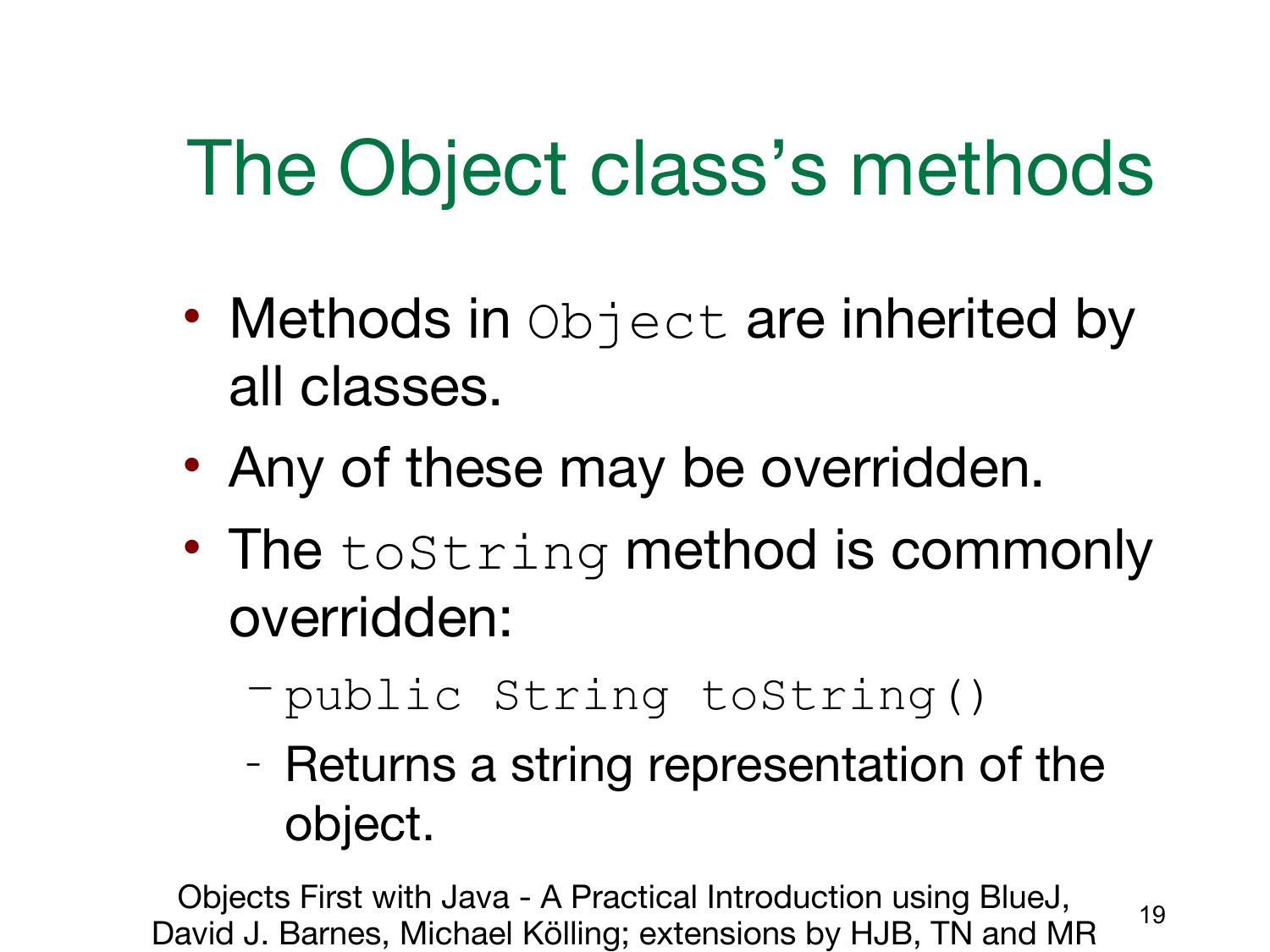## Overriding toString

```
Objects First with Java - A Practical Introduction using BlueJ, 
David J. Barnes, Michael Kölling; extensions by HJB, TN and MR 20
public class Item
{
.....
     public String toString()
     {
          String line1 = title +
                          " (" + playingTime + " mins)");
          if(gotIt) {
              return line1 + "*\n" + " " +
                      comment + "\n");
          } else {
              return line1 + "\n" + " " +
                      comment + "\n");
 }
 }
.....
}
```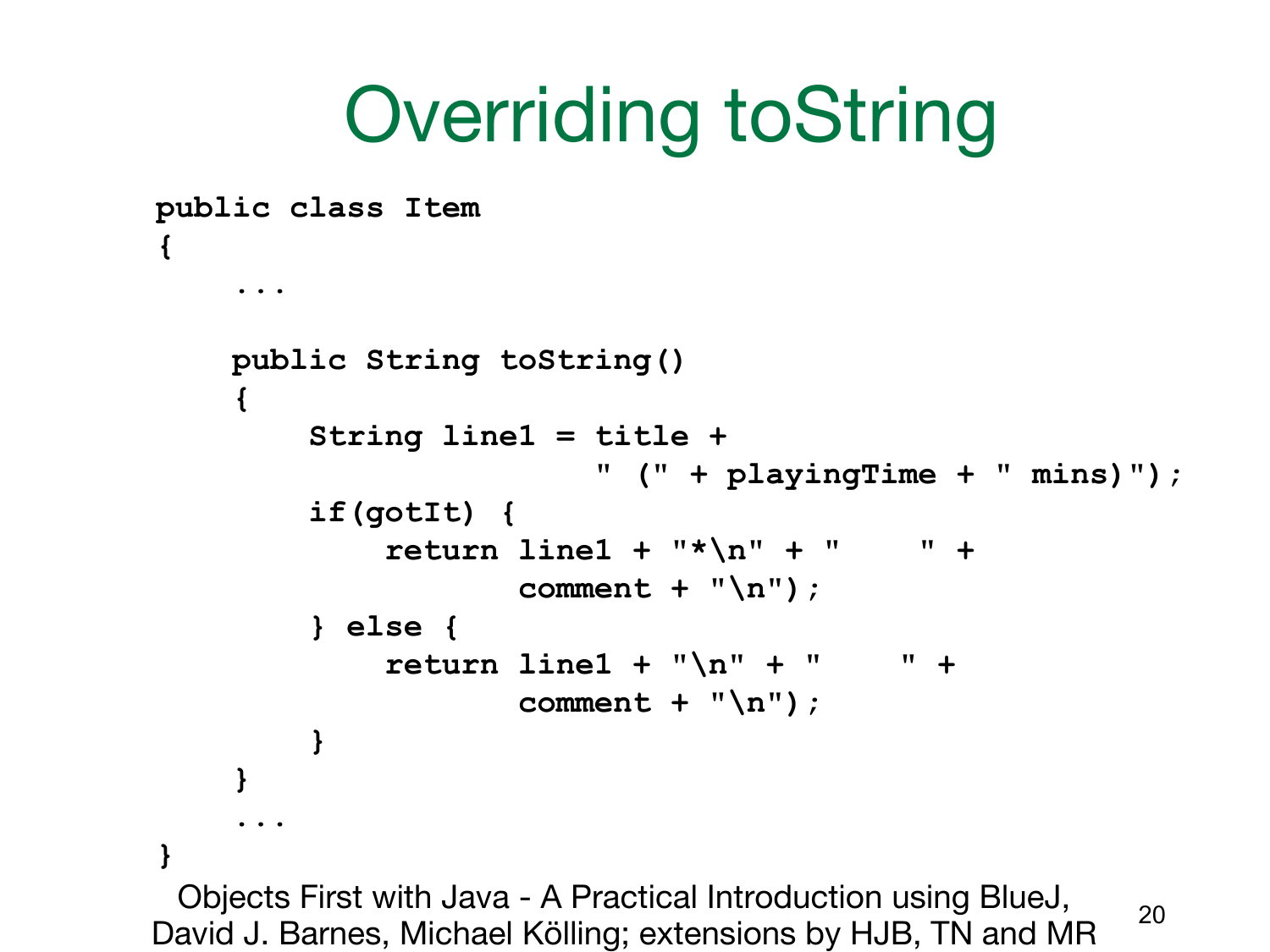# Overriding toString

• Explicit print methods can often be omitted from a class:

– System.out.println(item.toString());

• Calls to println with just an object automatically result in toString being called:

– System.out.println(item);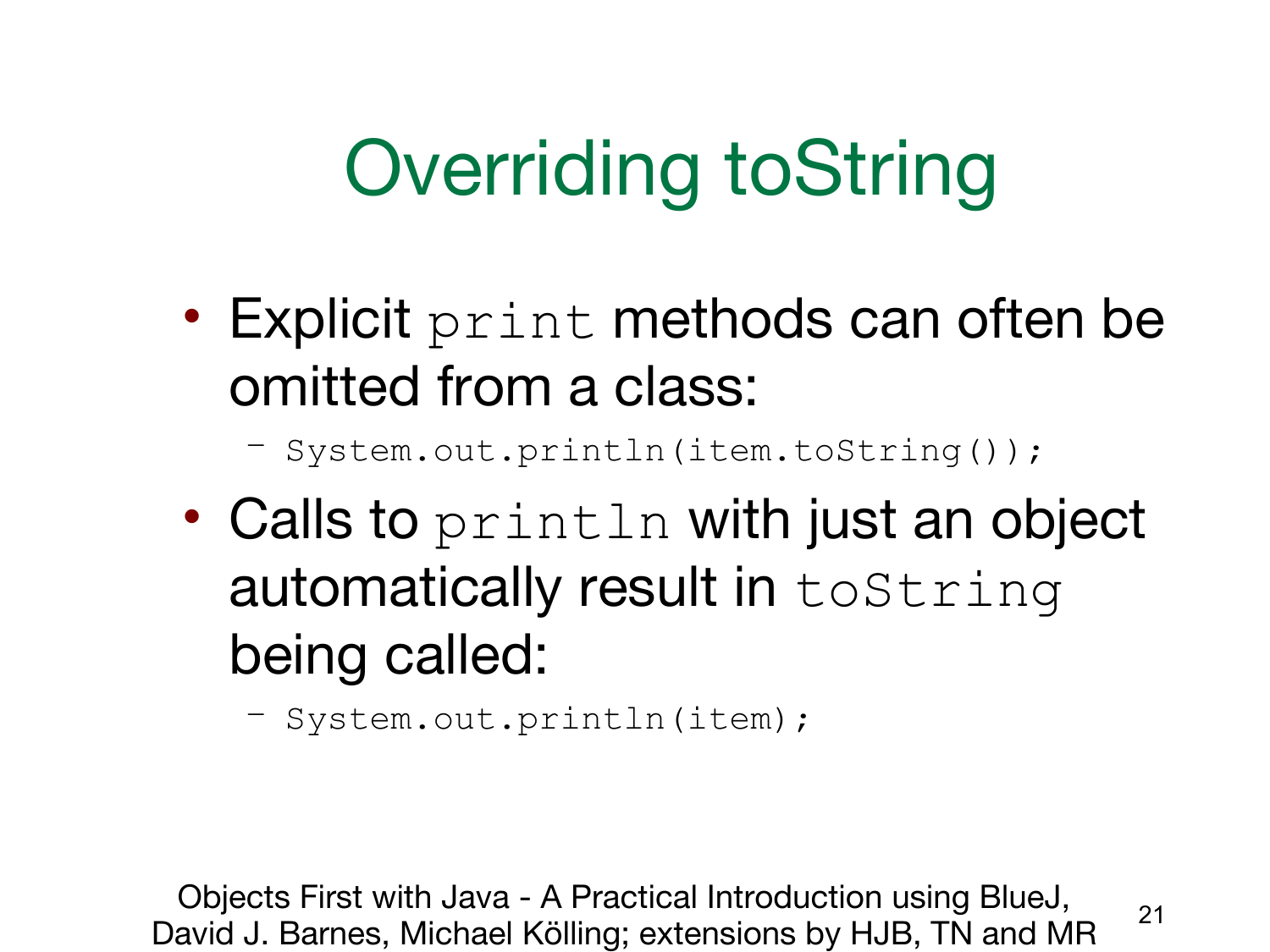#### Protected access

- Private access in the superclass may be too restrictive for a subclass.
- The closer inheritance relationship is supported by *protected access*.
- Protected access is more restricted than public access.
- We still recommend keeping fields private.
	- Define protected accessors and mutators.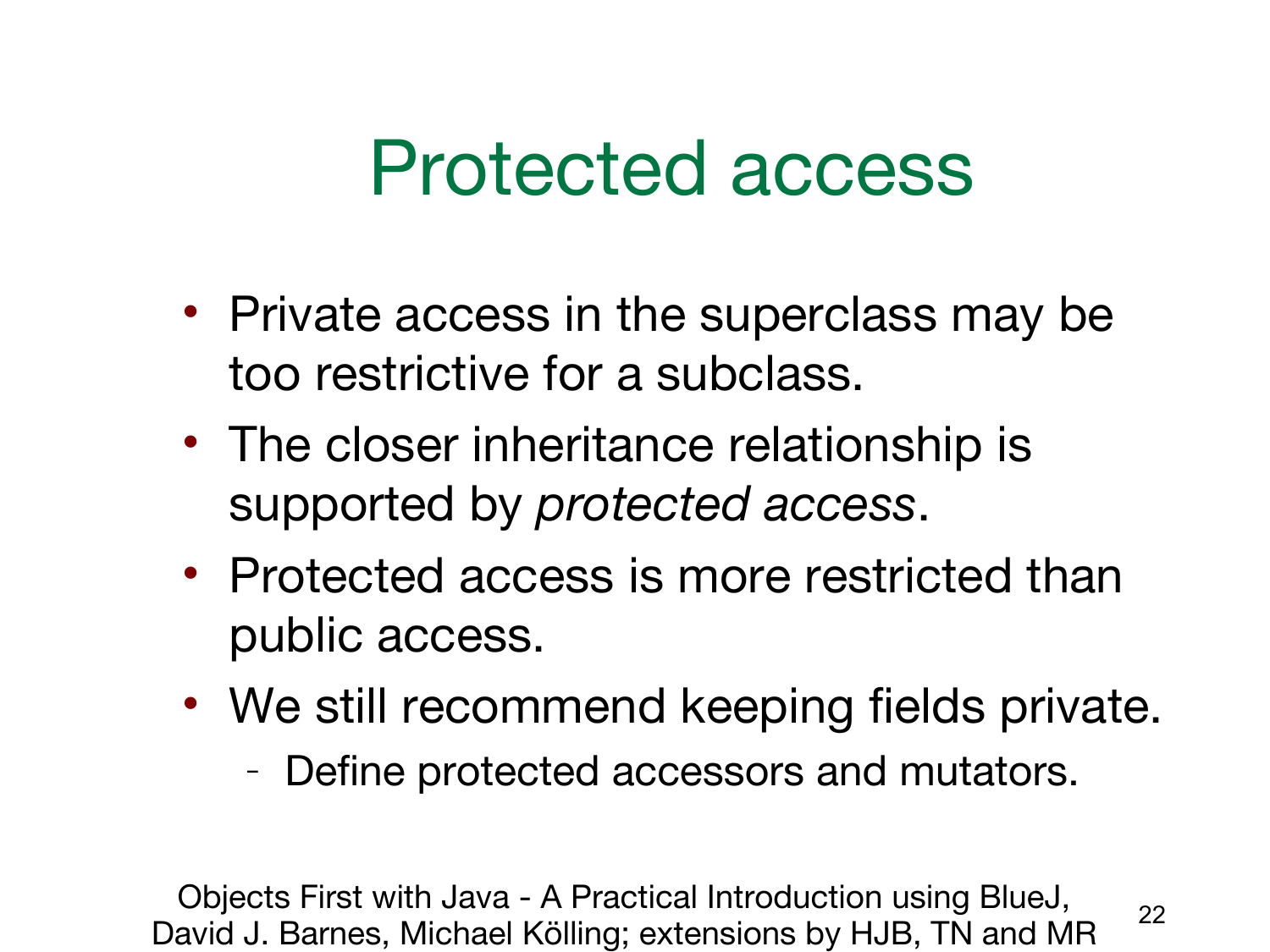#### Access levels